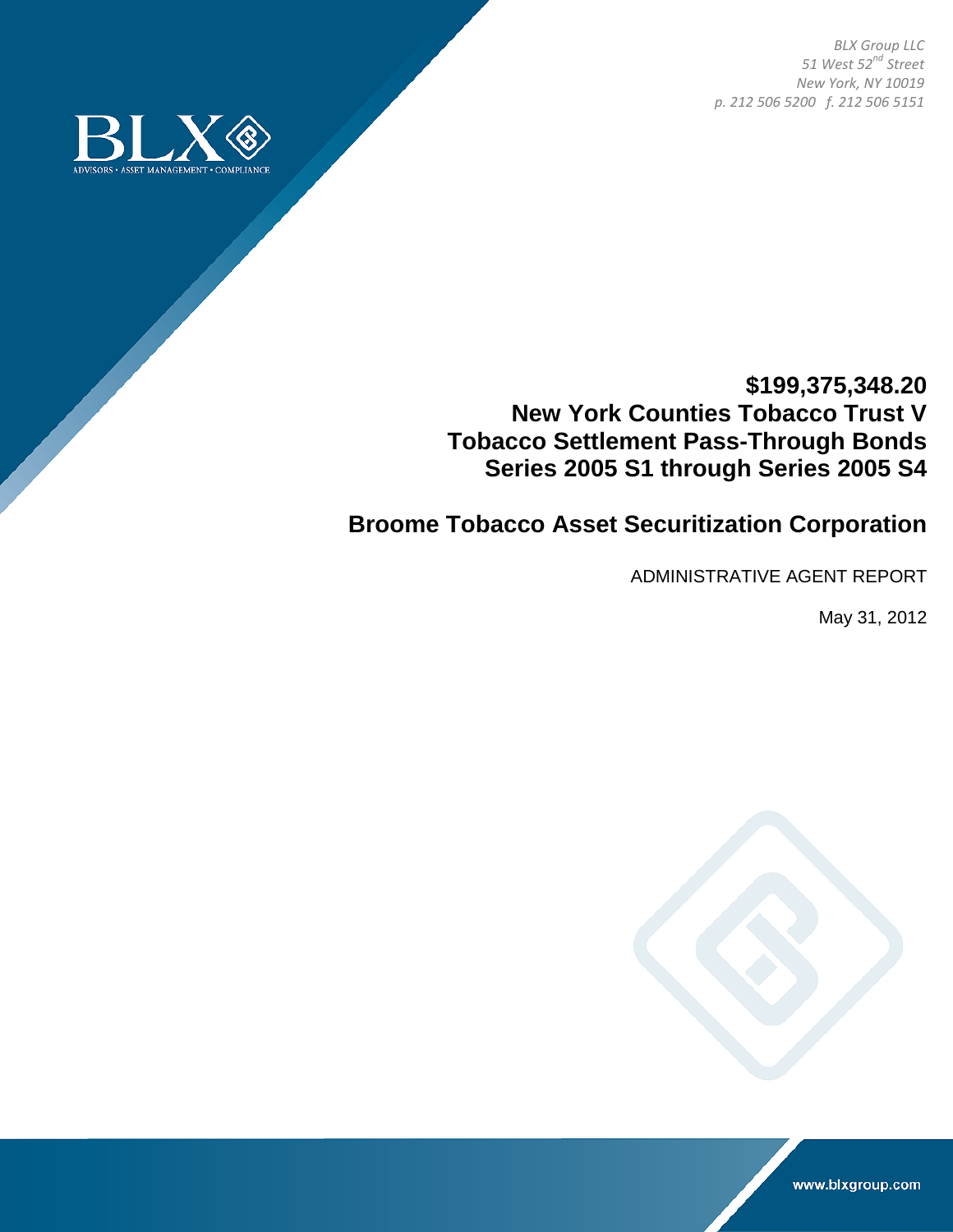## **TABLE OF CONTENTS**

Transmittal Letter

- Schedule A Outstanding Bonds as of June 1, 2012
- Schedule B Principal and Interest Payments
- Schedule C Account Balances as of June 1, 2012
- Schedule D TSR Payments and Pending Litigation
- Appendix Pending Litigation Update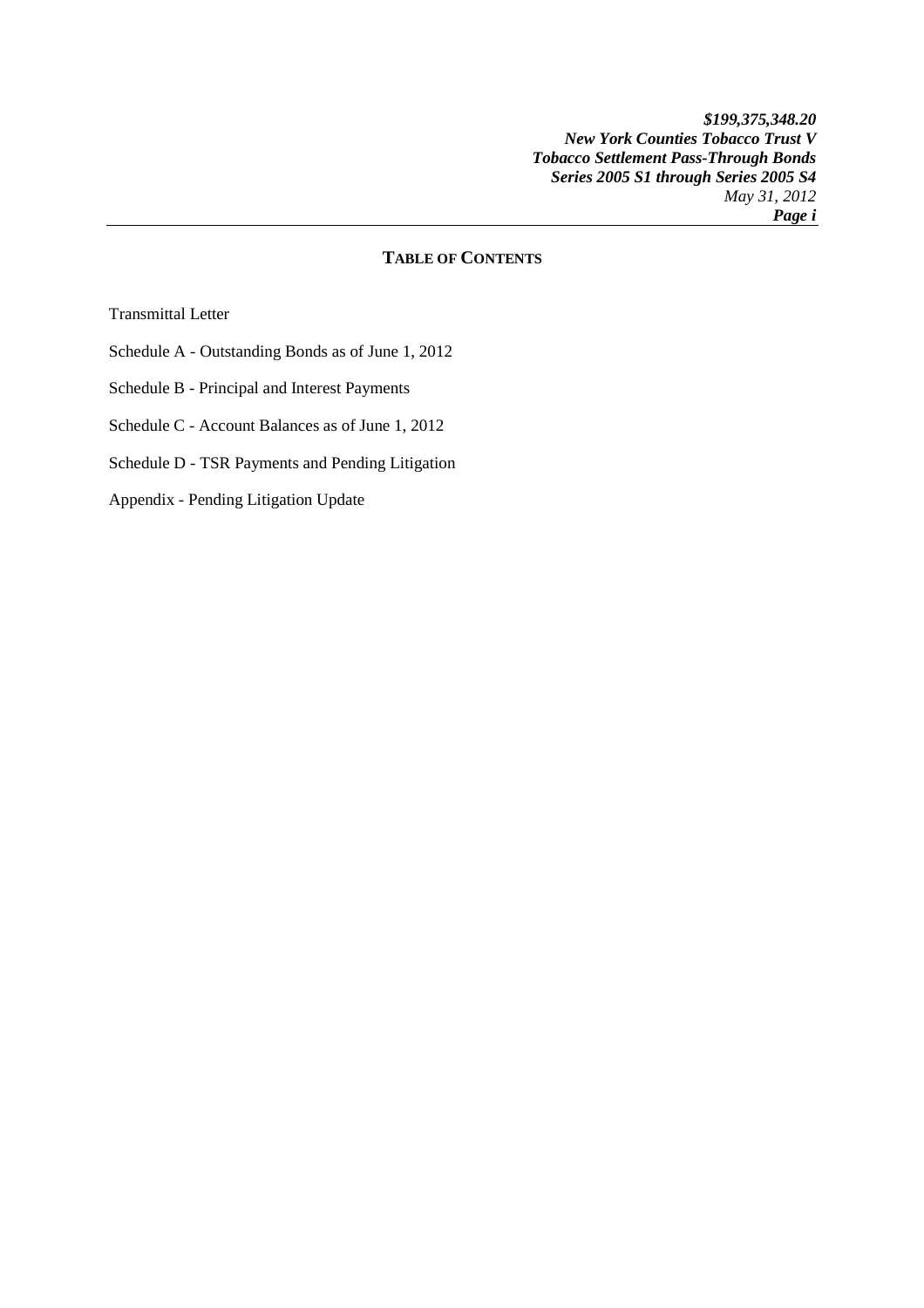

May 31, 2012

Broome Tobacco Asset Securitization Corporation Edwin L. Crawford County Office Building Binghamton, NY 13902

Re: \$199,375,348.20 New York Counties Tobacco Trust V Tobacco Settlement Pass-Through Bonds Series 2005 S1 through Series 2005 S4

#### Ladies and Gentlemen:

This report (the "Report") is being delivered to you pursuant to the Administrative Agent Agreement (the "AA Agreement") by and between the Broome Tobacco Asset Securitization Corporation (the "Corporation") and BLX Group LLC. The Report consists of certain calculations and statements made in accordance with Section  $4.1(a)(iv)$  of the AA Agreement and Sections 7.08 and 6.05 of the Series 2005 Supplemental Bond Indenture dated November 1, 2005 (the "Supplemental Indenture") by and between the Corporation and Manufacturers and Traders Trust Company (the "Trustee"). Unless defined herein, all capitalized terms used herein shall have the meanings given such terms in the AA Agreement or Supplemental Indenture as applicable. Specifically, this Report is comprised of the following attachments:

- the Outstanding Bonds as of the next Distribution Date, i.e. June 1, 2012 (the "Next Distribution Date") (see Schedule A hereof);
- the amount of principal to be paid to Bondholders of each Series on the Next Distribution Date, including the amounts of maturing principal, Mandatory Sinking Fund Installments, Turbo Redemption Payments and other redemptions (see Schedule B hereof);
- the amount of interest to be paid to Bondholders of each Series on the Next Distribution Date (see Schedule B hereof);
- the amount on deposit in each Account as of the Next Distribution Date, including the amount on deposit in the Lump Sum Redemption Account (see Schedule C hereof);
- the amounts, and to the extent available, the types of payments constituting TSRs that were received during the preceding 12-month period (see Schedule D hereof);
- whether, to the knowledge of the Corporation, any litigation is pending against the State, the County or the Corporation seeking to invalidate or overturn the MSA, the Local Law, the Agreement or the proceedings pursuant to which the Bonds are issued (see Schedule D hereof).

BLX Group 51 W 52nd Street New York, NY 10019 ph. 212-506-5200 f. 212-506-5151 blxgroup.com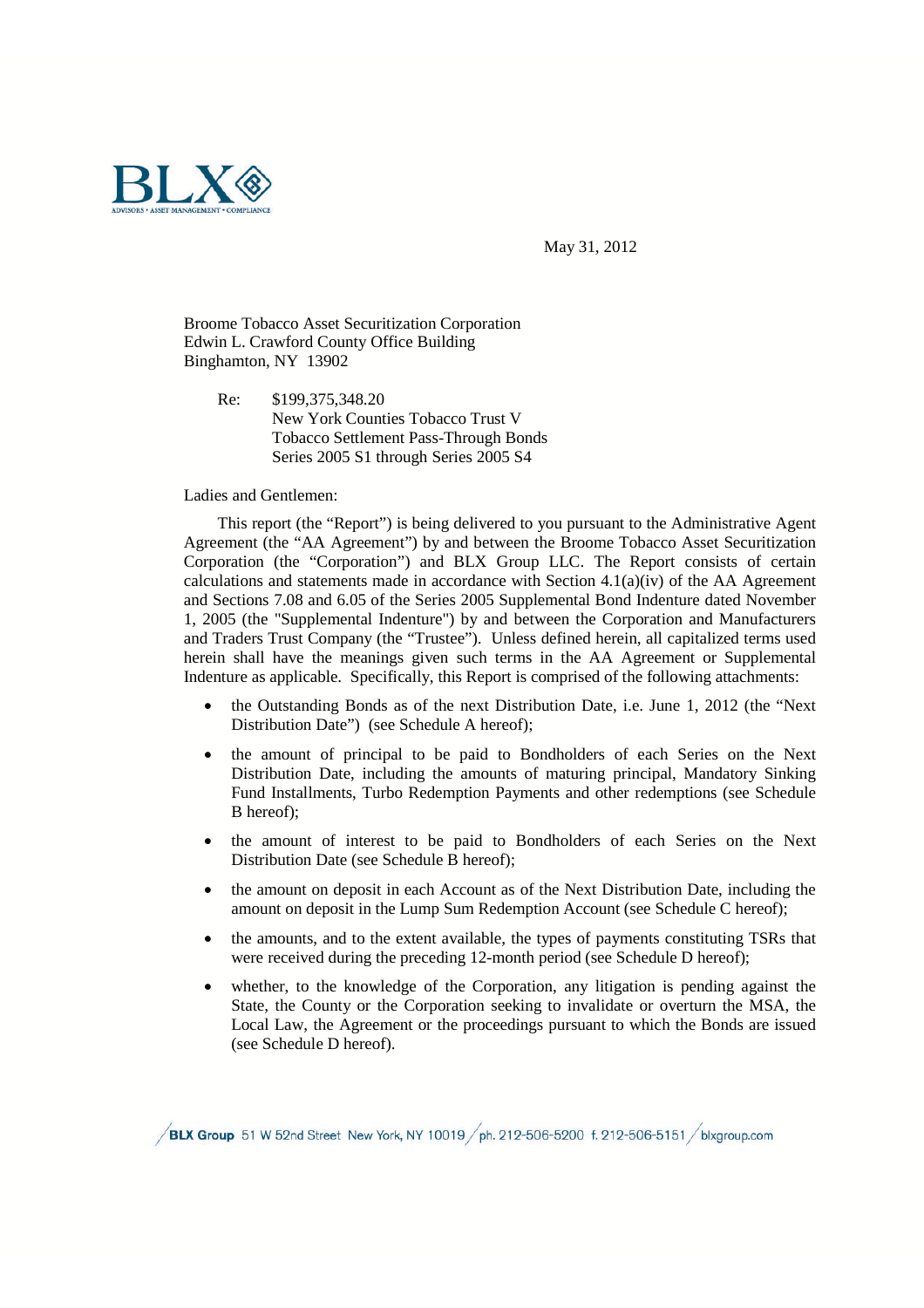

*Broome Tobacco Asset Securitization Corporation May 31, 2012 Page 2*

This Report is not to be used, circulated, quoted, referred to, or relied upon by any other person without our express written permission.

Very truly yours,

BLX Jeogp LLC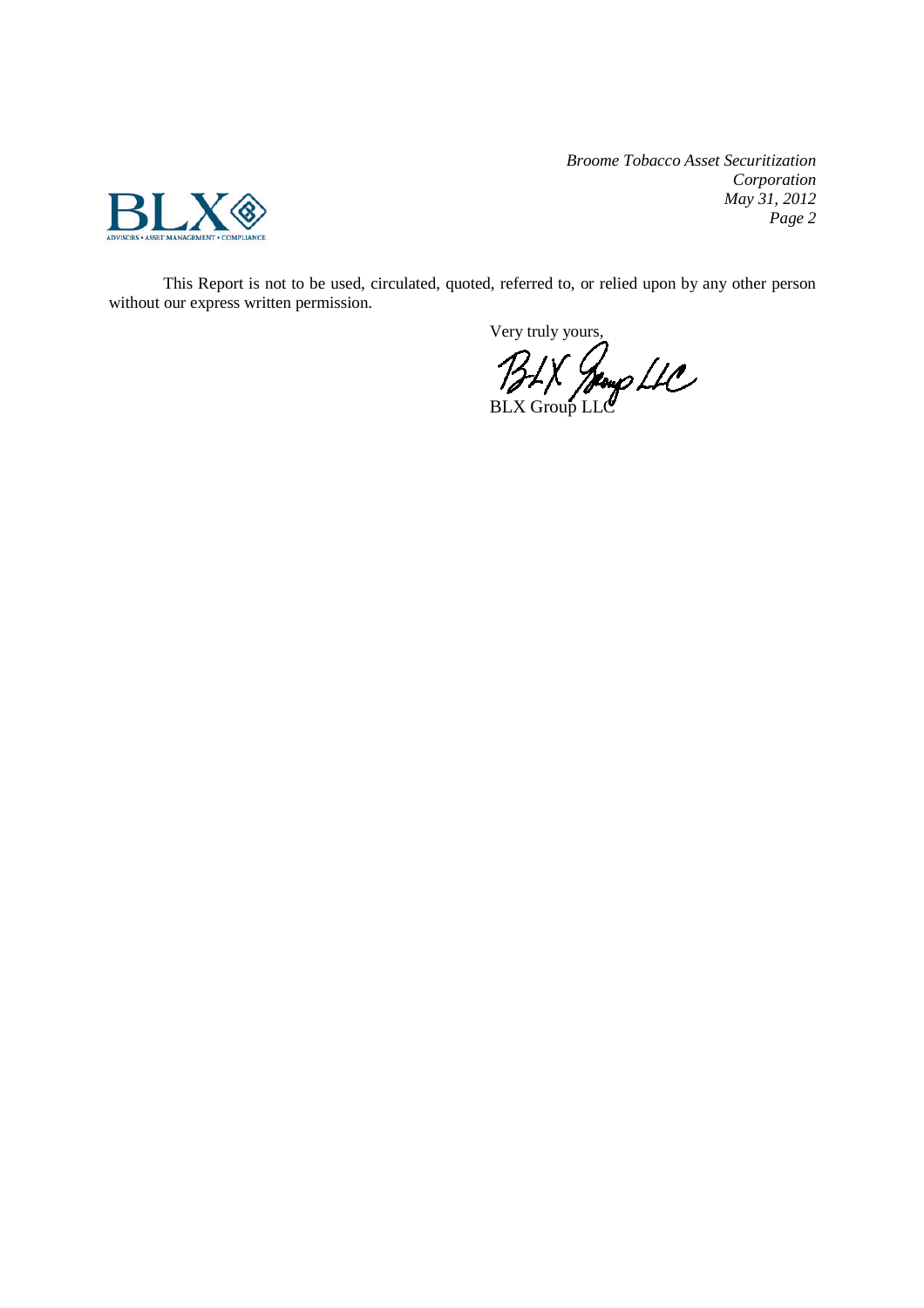#### **Broome Tobacco Asset Securitization Corporation** *Schedule A - Outstanding Bonds as of June 1, 2012*

Per Section 7.08(a) of the Supplemental Indenture and Section 4.1(a)(iv)(A) of the AA Agreement, the amount of Bonds Outstanding on June 1, 2012 (after the Turbo Redemption described on Schedule B hereof):

| <b>Outstanding Current Interest Bonds:</b>               | 0.00            |
|----------------------------------------------------------|-----------------|
| Outstanding Capital Appreciation Bonds (accreted value): | 25.310.482.87   |
| Total Outstanding Bonds:                                 | \$25.310.482.87 |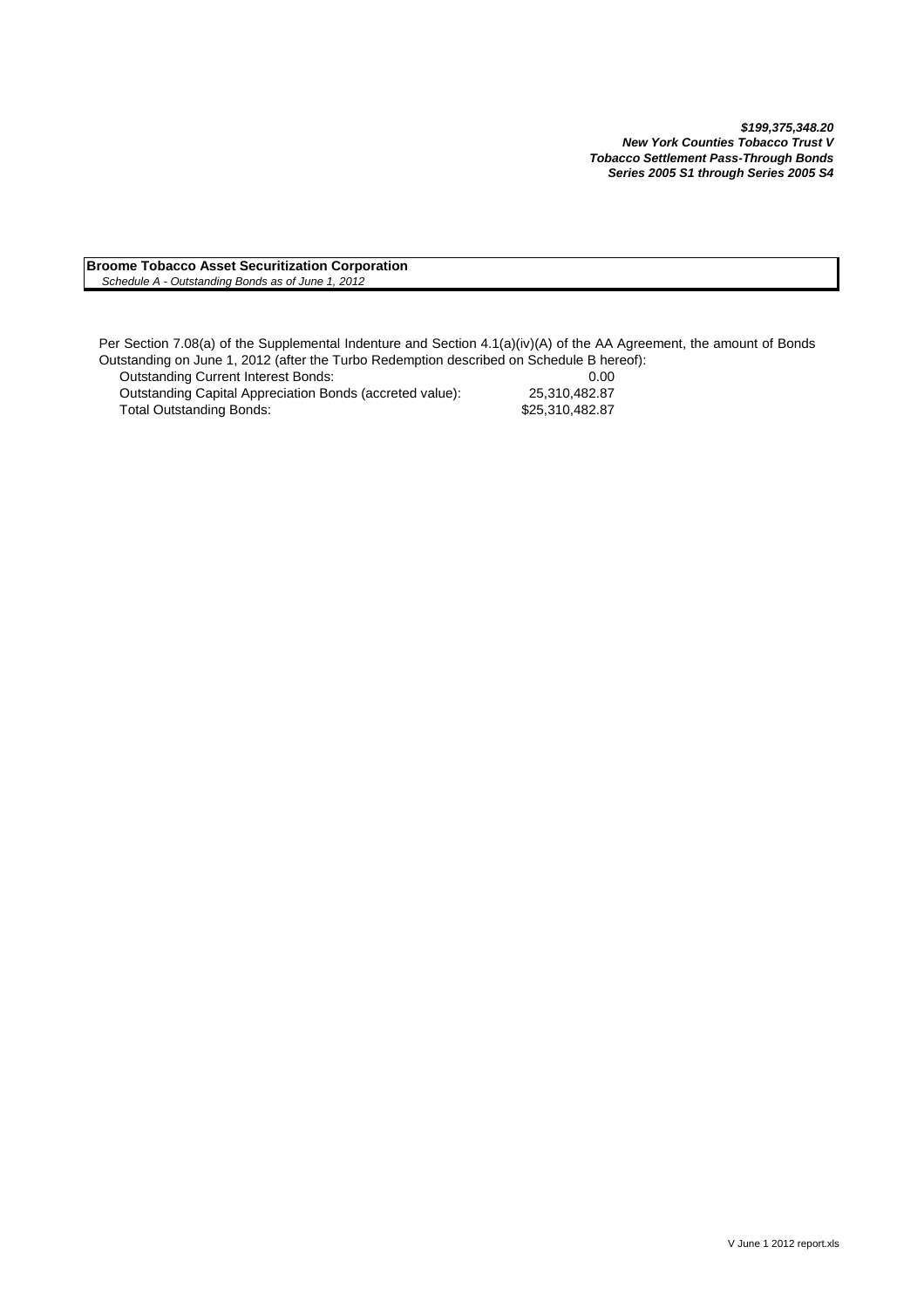#### **Broome Tobacco Asset Securitization Corporation** *Schedule B - Principal and Interest Payments*

Per Section 4.1(a)(iv)(C) of the AA Agreement, the amount of principal to be paid to Bondholders of each Series on June 1, 2012:

| Maturing Principal:                         | \$0.00 |
|---------------------------------------------|--------|
| <b>Mandatory Sinking Fund Installments:</b> | \$0.00 |
| Turbo Redemption Payments (accreted value): | \$0.00 |
| <b>Other Redemptions:</b>                   | \$0.00 |

Per Section 4.1(a)(iv)(B) of the AA Agreement, the amount of interest to be paid to Bondholders of each Series on June 1, 2012: \$0.00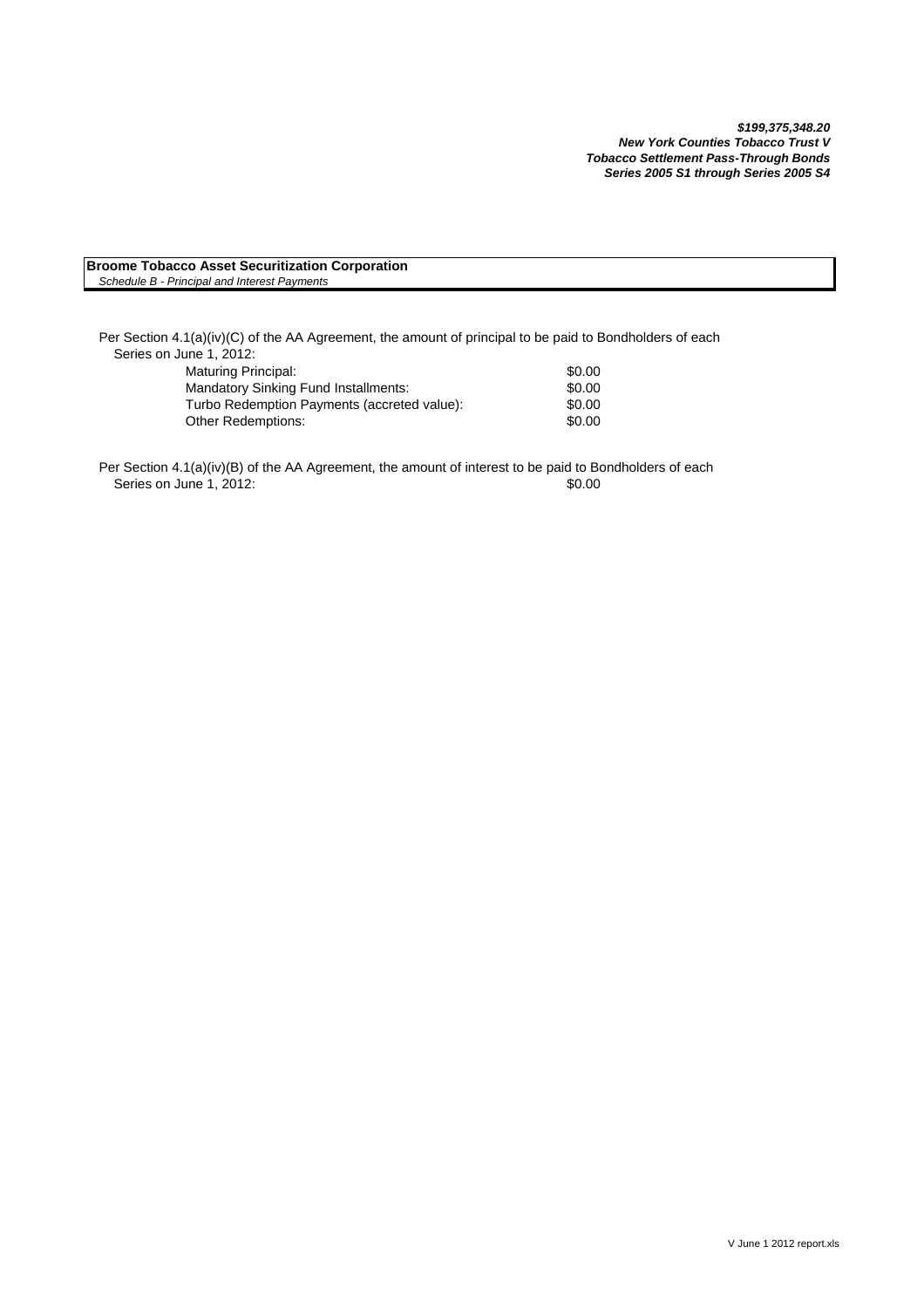**Broome Tobacco Asset Securitization Corporation** *Schedule C - Account Balances as of June 1, 2012*

Per Section 7.08(b) of the Supplemental Indenture and Section 4.1(a)(iv)(D) of the AA Agreement, the amount on deposit in each Account as of June 1, 2012 is expected to be:  $1$ 

| <b>Collection Account</b>            | 0.00 |
|--------------------------------------|------|
| Bond Fund                            | 0.00 |
| Lump Sum Redemption Account          | 0.00 |
| <b>Extraordinary Payment Account</b> | 0.00 |
| <b>Turbo Redemption Account</b>      | 0.00 |
| Rebate Account                       | 0.00 |

 $1/1$  As set forth in the statements provided by the Trustee.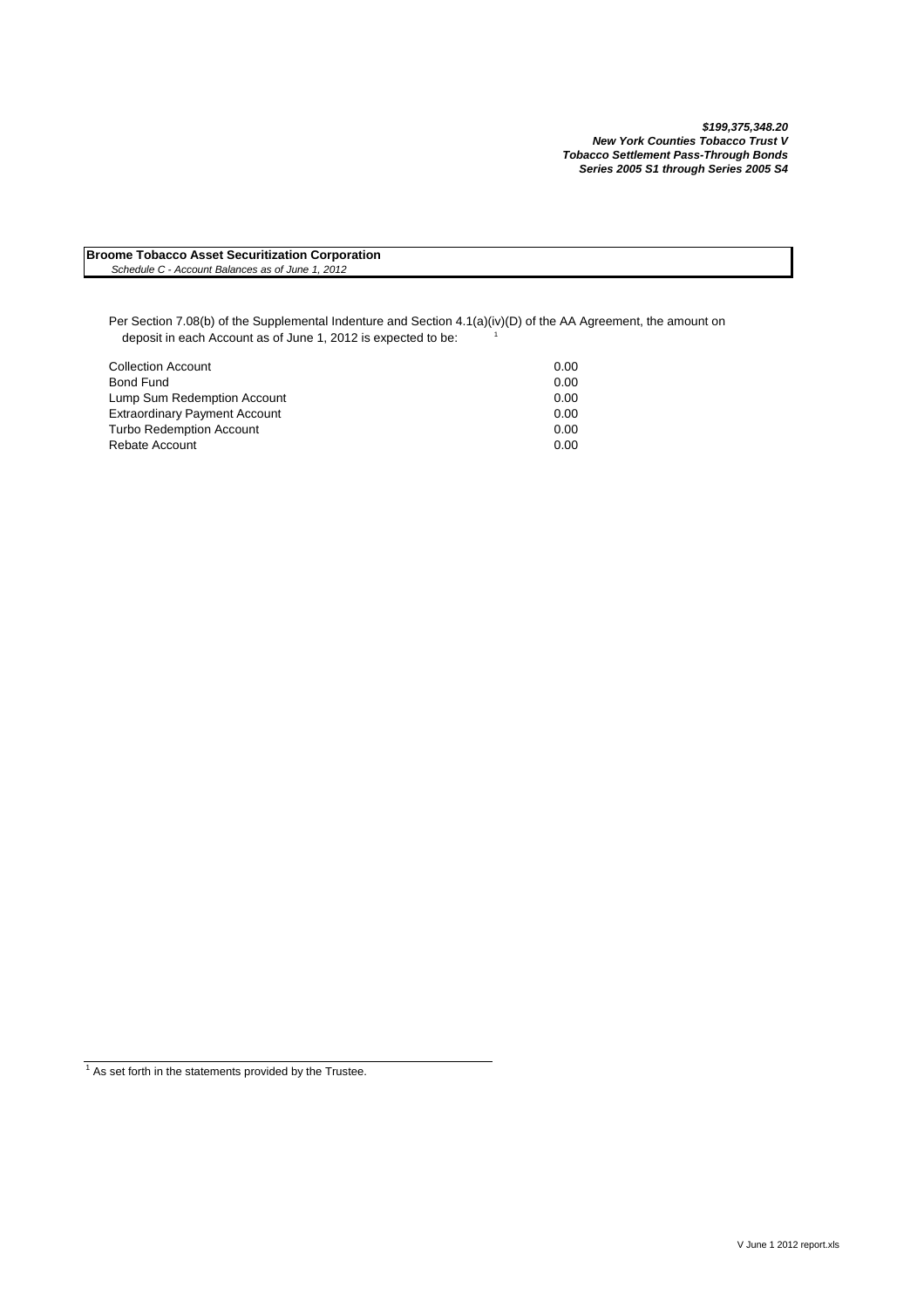**Broome Tobacco Asset Securitization Corporation** *Schedule D - TSR Payments and Pending Litigation*

Per Section 6.05(a) of the Supplemental Indenture, the amount, and to the extent available, the types of payments constituting TSRs that were received during the preceding 12-month period, is equal to \$3,129,975.32

Per Section 6.05(a) of the Supplemental Indenture, to the knowledge of the Corporation, descriptions of any litigation pending against the State, the County or the Corporation seeking to invalidate or overturn the MSA, the Local Law, the Agreement or the proceedings pursuant to which the Bonds are issued follow:

Please see the Appendix herein, which contains an update as of May 31, 2012 to the "Litigation Challenging the MSA, the Qualifying Statute and Related Litigation" section of the Official Statement dated November 15, 2005 prepared in connection with the Bonds.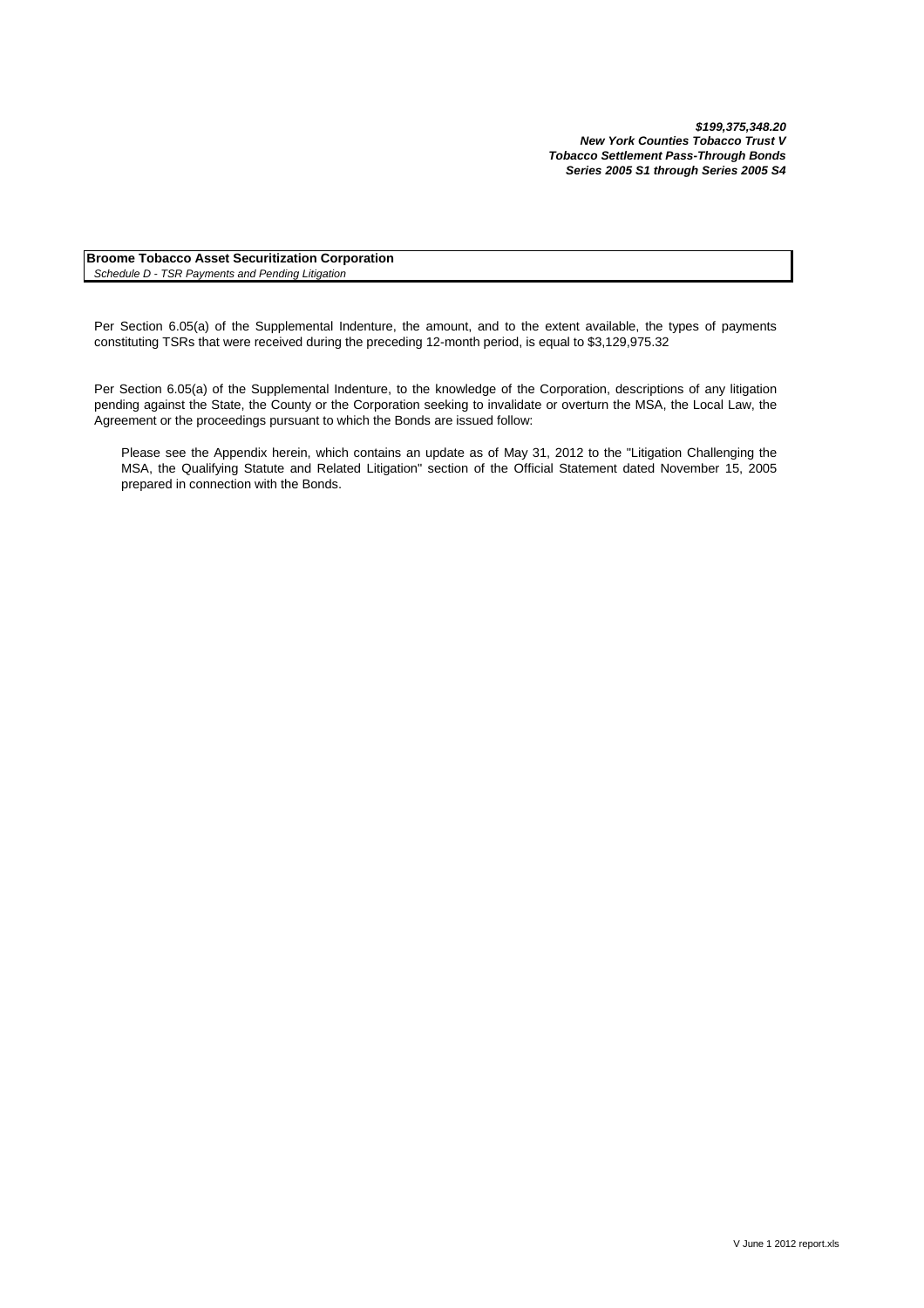### **LITIGATION UPDATE Litigation Challenging the MSA, the Qualifying Statutes and Related Legislation**

*General Overview*. Certain smokers, smokers' rights organizations, consumer groups, cigarette importers, cigarette distributors, cigarette manufacturers, Native American tribes, taxpayers, taxpayers' groups and other parties have filed actions against some, and in certain cases all, of the signatories to the MSA alleging, among other things, that the MSA and Complementary Legislation are void or unenforceable under certain provisions of law, such as the U.S. Constitution, state constitutions, federal antitrust laws, state consumer protection laws, bankruptcy laws, federal cigarette advertising and labeling law, and unfair competition laws as described below in this subsection. Certain of the lawsuits further seek, among other things, an injunction against one or more of the Settling States from collecting any moneys under the MSA and barring the PMs from collecting cigarette price increases related to the MSA. In addition, class action lawsuits have been filed in several federal and state courts alleging that under the federal Medicaid law, any amount of tobacco settlement funds that the Settling States receive in excess of what they paid through the Medicaid program to treat tobacco related diseases should be paid directly to Medicaid recipients.

All of the judgments rendered to date on the merits have rejected the MSA, Qualifying Statute, and Complementary Legislation challenges presented in the cases. In the most recent decision, *Grand River*, as discussed more fully below, the Southern District granted summary judgment to defendants on all of plaintiffs' claims that the MSA, the Qualifying Statutes, and Complementary Legislation of the various state defendants violated Section 1 of the Sherman Antitrust Act of 1890 (the "**Sherman** Act") and the Commerce Clause of the U.S. Constitution. Plaintiffs have appealed the Southern District's decision to the Second Circuit, and the appeal is currently stayed.

In another recent decision, *Freedom Holdings IV*, the Second Circuit affirmed the judgment of the Southern District, after a bench trial and findings of fact by the Southern District, that the New York Qualifying Statute as modified by the subsequent legislation and the New York Contraband Statute did not violate the Sherman Act or the Commerce Clause. The U.S. Supreme Court has denied plaintiffs' petition for a writ of certiorari. In the other decisions upholding the MSA or accompanying legislation, the decisions were rendered either on motions to dismiss or motions for summary judgment. Courts rendering those decisions include the U.S. Courts of Appeals for the Fifth Circuit in *S&M Brands Inc. v. Caldwell, and Xcaliber Int'l v. Caldwell*; the Eighth Circuit, in *Grand River Enterprises v. Beebe*; the Tenth Circuit in *KT & G Corp. v. Edmondson*, and *Hise v. Philip Morris Inc.*; the Ninth Circuit in *Sanders v. Brown*; the Third Circuit in *Mariana v. Fisher*, and *A.D. Bedell Wholesale Co. v. Philip Morris Inc*; the Fourth Circuit in *Star Sci., Inc. v. Beales*; the Sixth Circuit in *S&M Brands v. Cooper, S&M Brands, Inc. v. Summers* and *Tritent Inter'l Corp. v. Commonwealth of Kentucky*; and multiple lower courts.

The enforceability of the MSA is also at issue in *VIBO*, in which the district court granted defendants' motion to dismiss plaintiffs' federal antitrust, federal constitutional and common law challenges to the enforceability of the MSA, and plaintiffs appealed that dismissal to the U.S. Court of Appeals for the Sixth Circuit. On February 22, 2012, a three judge panel of the U.S. Court of Appeals for the Sixth Circuit ruled that the MSA does not amount to an unlawful conspiracy or anticompetitive behavior by the government and, accordingly, affirmed the district court's order and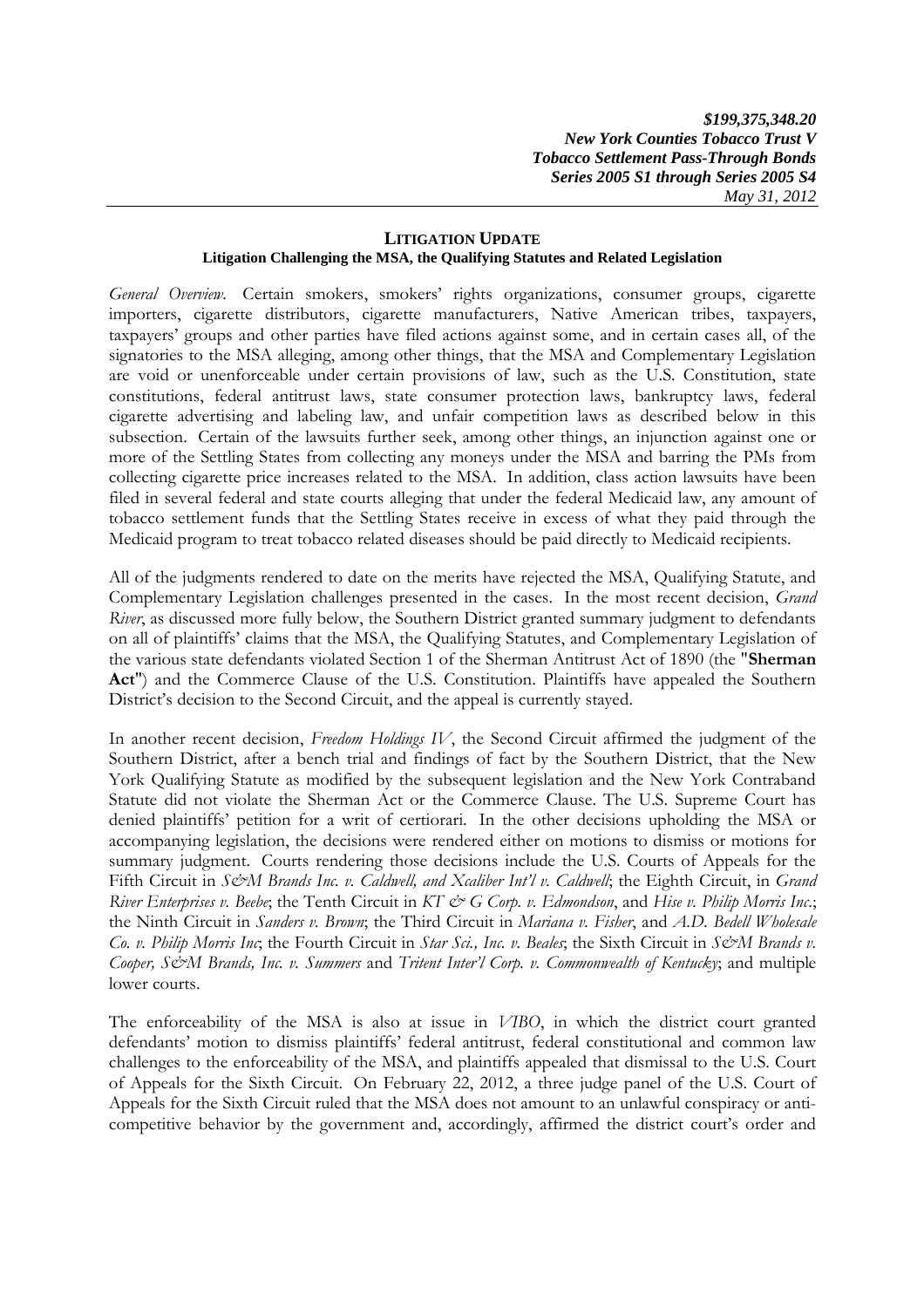dismissed plaintiffs' appeal in this case. Plaintiffs have fifteen days from entry of judgment with respect to this decision within which to file a petition requesting that the Sixth Circuit panel rehear plaintiffs' appeal in this case or that the entire Sixth Circuit Court rehear the appeal *en banc*. Plaintiffs have ninety days after entry of the judgment within which to file a petition for a writ of certiorari with the United States Supreme Court for review of the Sixth Circuit's decision. Further appellate review of the Sixth Circuit's decision is not a matter of right, and the Sixth Circuit and the Supreme Court have discretion whether to accept any petitions for further appellate review. As of March 20, 2012, plaintiffs had not filed any such petitions.

Certain decisions by the Second Circuit during the course of the litigation in *Grand River* and *Freedom Holdings* had created some uncertainty as a result of the court's interpretation of federal antitrust law immunity doctrines, as applied to the MSA and related statues. That interpretation appeared to conflict with interpretations by several other U.S. Courts of Appeals and other lower courts which have rejected challenges to the MSA and related statutes. Other decisions rejecting such challenges have concluded that the MSA and related statutes are protected from antitrust challenge based on the *Parker or NP* doctrines. The Second Circuit's most recent decision in *Freedom Holdings IV* was favorable to defendants. It is possible, that the Second Circuit in *Grand River* could conclude that the MSA, Qualifying Statute, the Complementary Legislation or any of them violates the federal antitrust laws, the U.S. Constitution, or any other provision of law. Such a decision – or a similar one by the Sixth Circuit in *VIBO* – would be binding on the State and the State would have no appeal as of right of the U.S. Supreme Court. The federal antitrust and commerce clause claims in *Grand River* and *VIBO* are in many respects similar to those claims the dismissal of which the Second Circuit affirmed in the last of its four opinions rendered in *Freedom Holdings*. *Freedom Holdings* and its potential impact on *Grand River* are discussed in more detail below.

The MSA and related state legislation may also be challenged in the future. A determination by a court having jurisdiction over the State and the Corporation that the MSA or related State legislation is void or unenforceable could have a materially adverse effect on the payments by the PMs under the MSA and the amount and/or the timing of Pledged TSRs available to the Corporation. A determination by any court that the MSA or State legislation enacted pursuant to the MSA is void or unenforceable could also lead to a decrease in the market value and/or liquidity of the Bonds.

*Qualifying Statute and Related Legislation*. Under the MSA's NPM Adjustment, downward adjustments may be made to the Annual Payments payable by a PM if the PM experiences a loss of market share in the United States to NPMs as a result of the PM's participation in the MSA. A Settling State may avoid the effect of this adjustment by adopting and diligently enforcing a Qualifying Statute, as hereinafter described. The State has adopted the Model Statute, which by definition is a Qualifying Statute under the MSA. The Model Statute, in its original form, required an NPM to make escrow deposits approximately in the amount that the NPM would have had to pay to all of the states had it been a PM and further authorized the NPM to obtain from the applicable Settling State the release of the amount by which the escrow deposit in that state exceeded that state's allocable share of the total payments that the NPM would have made as a PM. Allocable Share Release Amendments have been enacted in all but one of the Settling States, including the State, amending the Qualifying Statutes in those states by eliminating the reference to the allocable share and limiting the possible release an NPM may obtain under the statute to the excess above the total payment that the NPM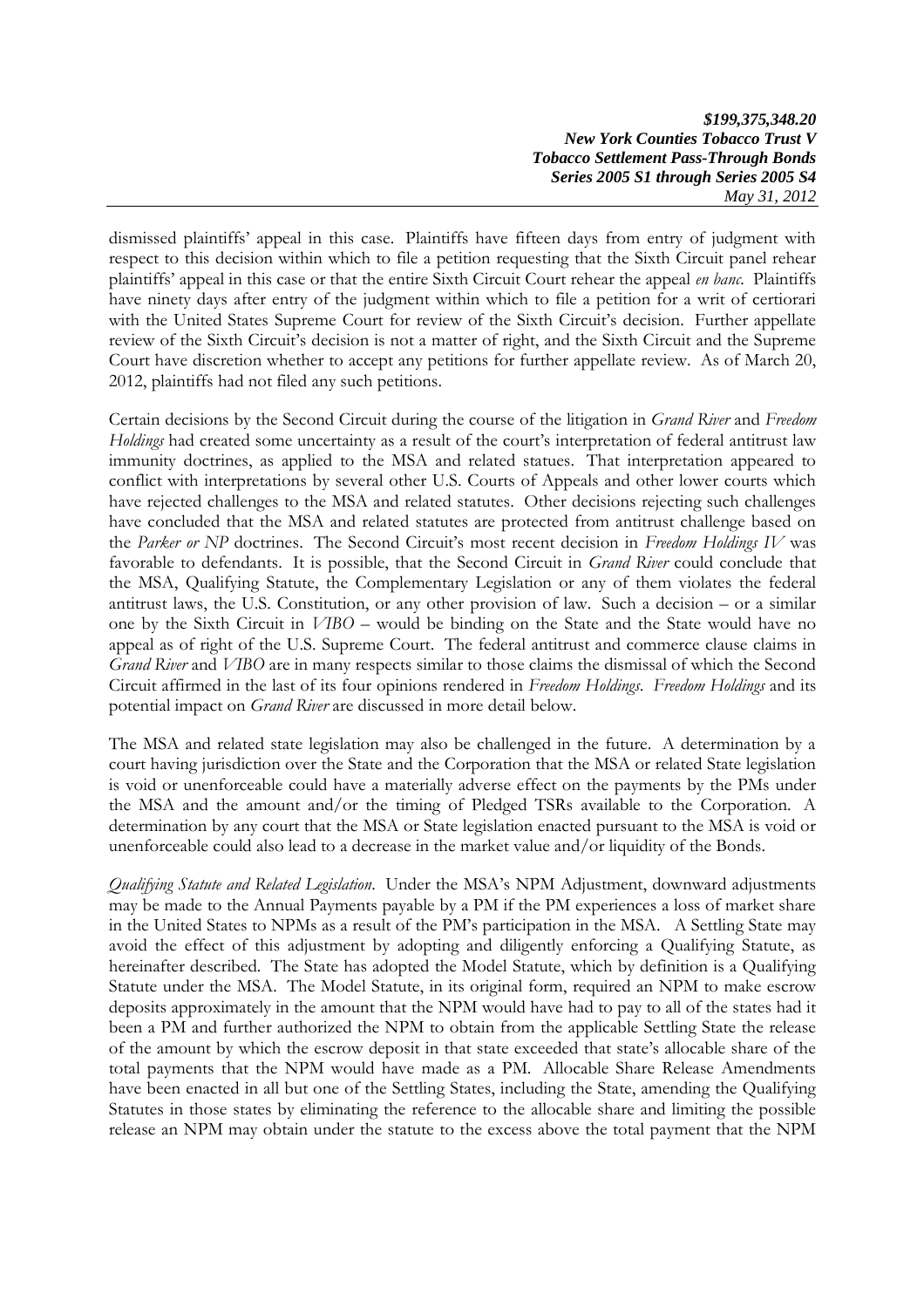would have paid had it been a PM.

In addition, at least 45 Settling States (including the State) have passed Complementary Legislation to further ensure that NPMs are making required escrow payments under the states' respective Qualifying Statutes. Pursuant to the State's Complementary Legislation, every tobacco product manufacturer whose cigarettes are sold directly or indirectly in the State is required to certify annually that it is a PM or that it is an NPM and is in full compliance with the State's Qualifying Statute. The Qualifying Statutes and related legislation (including those of the State), like the MSA, have also been the subject of litigation in cases alleging that the Qualifying Statutes and related legislation violate certain provisions of the U.S. Constitution and/or state constitutions and are preempted by federal antitrust laws. The lawsuits seek, among other things, injunctions against the enforcement of the Qualifying Statutes and the related legislation. To date such challenges have not been ultimately successful. Appeals are also possible in certain other cases. The Qualifying Statutes and related legislation may also continue to be challenged in the future. Pending challenges to the Qualifying Statutes and related legislation are described below under "*Grand River*, *Freedom Holdings*, *VIBO* and *Related Cases*" in this subsection.

A determination that a Qualifying Statute is unconstitutional would have no effect on the enforceability of the MSA itself; such a determination could, however, have an adverse effect on payments to be made under the MSA if one or more NPMs were to gain market share. A determination that an Allocable Share Release Amendment is unenforceable would not constitute a breach of the MSA but could permit NPMs to exploit differences among states, target sales in states without Allocable Share Release Amendments, and thereby potentially increase their market share at the expense of the PMs. A determination that the State's Complementary Legislation is unenforceable would not constitute a breach of the MSA or affect the enforceability of the State's Qualifying Statute; such a determination could, however, make enforcement of the State's Qualifying Statute against NPMs more difficult for the State

*Grand River*, *Freedom Holdings*, *VIBO* and *Related Cases*. In *Grand River*, certain cigarette manufacturers and distributors who were NPMs brought suit against 31 states, including the State[1] and their attorneys generals, alleging, among other things, that the Escrow Statutes contravened the Commerce Clause of the U.S. Constitution, the Sherman Act, and in the case of plaintiff *Grand River*, the Constitution's Indian Commerce Clause. The district court had dismissed all claims against the states other than New York for lack of personal jurisdiction, and dismissed all claims except the antitrust claim against New York. On interlocutory appeal, the Second Circuit reversed the district court's dismissal against the non-New York defendants, reversed the dismissal of the dormant Commerce Clause claim, and affirmed the dismissal of the plaintiffs' other constitutional claims. As to the Commerce Clause claim, the Second Circuit held that the plaintiffs "state a possible claim that the practical effect of the challenged statutes and the MSA is to control prices outside of the

<sup>[1]</sup> The initial *Grand River* defendant states were: Alabama, Alaska, Arizona, California, Colorado, Delaware, Georgia, Idaho, Illinois, Indiana, Iowa, Kansas, Kentucky, Louisiana, Maine, Maryland, Massachusetts, Michigan, Missouri, Montana, Nebraska, New York, North Carolina, Ohio, Oregon, South Carolina, South Dakota, Tennessee, Washington, Wisconsin and Wyoming. By stipulation and order of partial dismissal, plaintiffs and the states of Alabama, Colorado, Delaware, Illinois, Kentucky, Ohio, Oregon, South Dakota and Wyoming agreed to a voluntary dismissal of the complaint as against those defendants. The stipulation of partial dismissal by plaintiffs and the State of Montana, dated March 12, 2012, has not yet been ordered by the Second Circuit.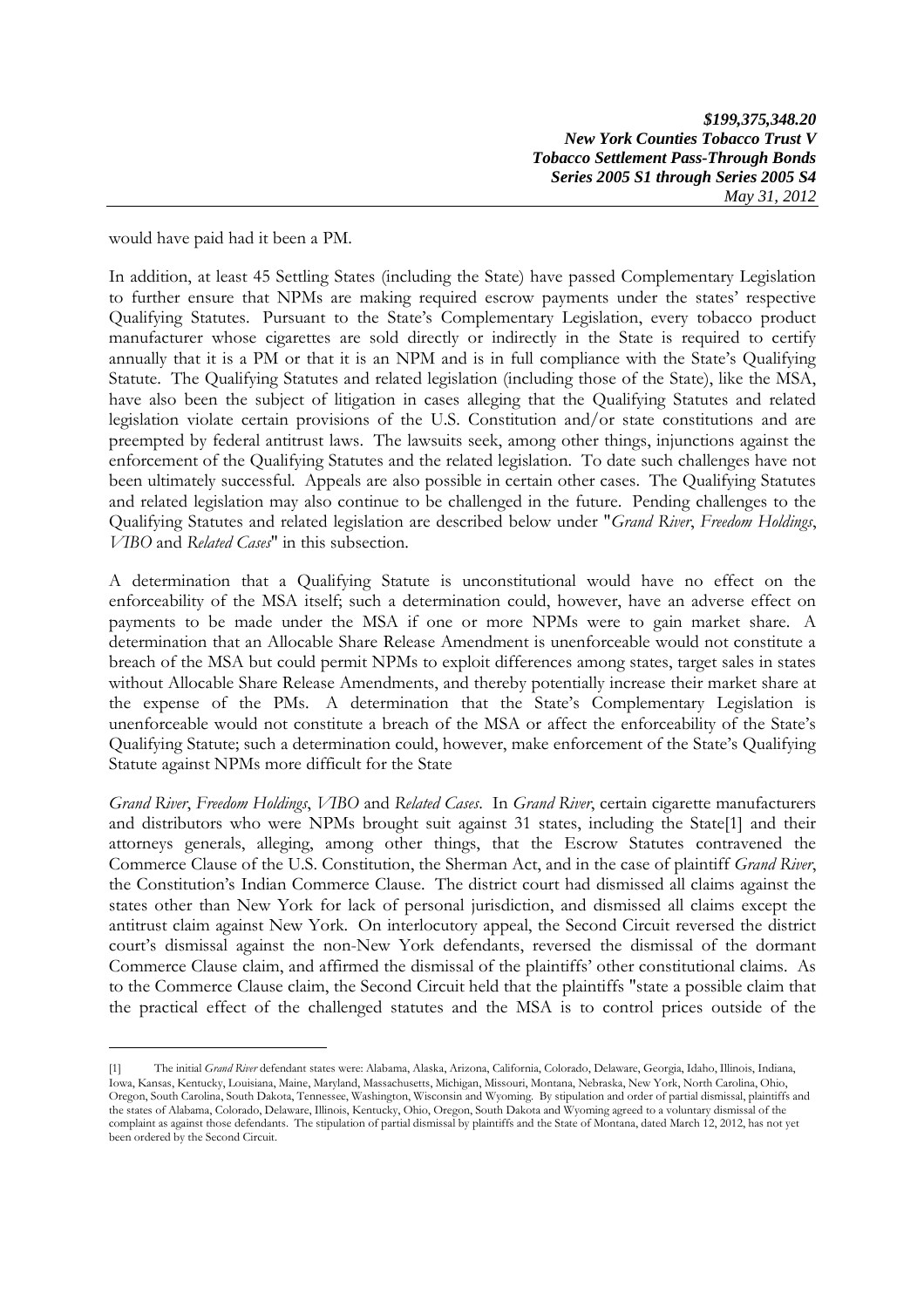enacting states by tying both the SPM settlement and NPM escrow payments to national market share, which in turn affects interstate pricing decisions." On remand, the Southern District granted summary judgment to the defendants on all of plaintiffs' Sherman Act and Commerce Clause claims. Plaintiffs have appealed to the Second Circuit. The appeal is currently stayed pending the resolution of certain motions in the district court. As of March 19, 2012, the states of Alabama, Colorado, Delaware, Illinois, Kentucky, Ohio, Oregon, South Dakota and Wyoming had entered into settlements with plaintiffs in *Grand River* and all claims against those states have been dismissed. The stipulation of partial dismissal by plaintiffs and the State of Montana, dated March 12, 2012, has not yet been ordered by the Second Circuit.

In *Freedom Holdings*, two cigarette importers who were NPMs sought to enjoin the enforcement of the State's Qualifying Statute and the State's Contraband Statute, claiming that the MSA and the legislation violated Section 1 of the Sherman Act, and the Commerce Clause of the U.S. Constitution. The Southern District dismissed the plaintiffs' complaint for failure to state a claim. On appeal, a three judge panel of the Second Circuit reversed the district court's dismissal ("**Freedom Holdings <sup>I</sup>**"). The Court held that, accepting the allegations of the complaint as true, the complaint alleged an "express market-sharing agreement among private tobacco manufacturers", and that the MSA, Escrow Statutes, and complementary legislation allowed the originally settling defendants to "set supracompetitive prices that effectively cause other manufacturers either to charge similar prices or to cease selling". The Court additionally held that, at the pleading stage, the defendants had not established that the legislation was protected by the state action exemption articulated under *Parker v. Brown* ("**Parker**") and its progeny, or as protected petitioning of government under the *Noerr-Pennington* ("**NP**") doctrine. The Court upheld the dismissal of the plaintiffs' Commerce Cause claim—although reserving the dormant Commerce Clause issue that plaintiffs had not asserted—and permitted the plaintiffs to amend to add allegations in their Fourteenth Amendment Equal Protection claim. The Second Circuit issued a subsequent opinion denying a motion for rehearing ("Freedom Holdings II"). The plaintiffs thereafter amended their complaint and brought a motion for a preliminary injunction against the State Qualifying Statute and Contraband Statutes. The district court granted an injunction against the Allocable Share Amendment, but otherwise denied the motion. The plaintiffs appealed and the Second Circuit affirmed the district court's denial of the broader preliminary injunction on the ground that plaintiffs had not established irreparable injury ("**Freedom Holdings III**").

After remand from the Second Circuit, the district court in *Freedom Holdings* conducted an evidentiary hearing and bench trial, and issued judgment for defendants on all of the plaintiffs' claims. The court held that the MSA and its implementing legislation were not illegal per se and not pre-empted by the Sherman Act, that even if it were necessary to reach the issue of state action exemption, that it shielded the defendants' conduct, and that the MSA and the legislation did not contravene the dormant Commerce Clause. On October 18, 2010, the Second Circuit affirmed the dismissal of the plaintiffs' claims ("**Freedom Holdings IV**").

First, with respect to plaintiffs' antitrust claim, in *Freedom Holdings IV* the Second Circuit held that, because the plaintiffs were NPMs, they did not have standing to challenge the MSA alone (as opposed to the Qualifying Statute and Contraband Statute). As competitors of the SPMs, the court held, the plaintiffs would have benefited, and not been harmed, by any increase in their prices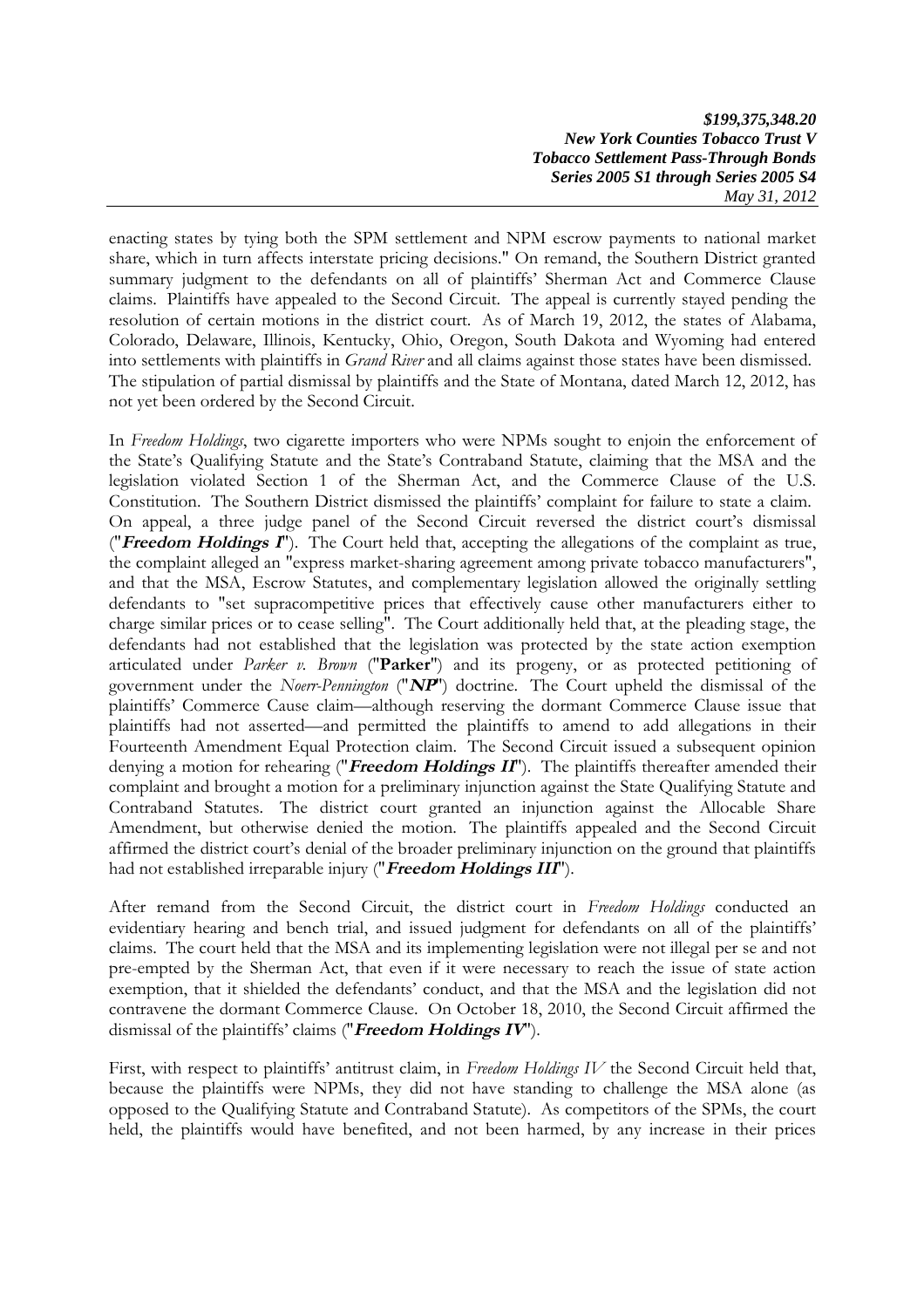caused by the MSA. Thus, they did not have the requisite injury for such standing. Second, the court held that the plaintiffs did not establish a violation of the antitrust laws. The facts as found by the district court failed to show that the Escrow Statutes and complementary legislation compelled NPMs to join the MSA—indeed, the district court found as a fact that NPMs pay less under the Qualifying Statute than they would had they joined the MSA. Furthermore, the MSA and the legislation did not give private parties "anticompetitive regulatory authority". The NPMs retained pricing authority and gained market share at the expense of the OPMs. Finally, the court held that although it did not need to reach the issue of whether the state action exemption applied, the exemption immunized the legislation at issue. The court noted "we generally agree" with the decisions in other circuits that the MSA and the related legislation are "unilateral state action exempt from the application of the antitrust laws". But even if the defendants were required to establish that any restraints on competition were "clearly articulated and affirmatively expressed as state policy" and "actively supervised by the [s]tate itself" (under *California Retail Liquor Dealers Ass'n v. Midcal Aluminum*), that test was satisfied based on the facts as found by the district court. As to the latter point, the court noted that New York reviews audit reports detailing the competitive effects of the MSA and the challenged statutes, and enacted legislation in response to those reports. And it was the State of New York, not private parties, who determined the amount of payments that NPMs were required to place into escrow. The *Freedom Holdings IV* court also noted that its opinion was "limited in scope" because the plaintiffs lacked standing to assert certain claims about the MSA, including, among others, whether the MSA impermissibly penalizes manufacturers that subsequently join the MSA.

With respect to the plaintiffs' Commerce Clause claims, the Second Circuit in *Freedom Holdings IV* ruled that plaintiffs had failed to prove any of the allegations of their complaint that the challenged statutes are "inconsistent with the legitimate regulatory regimes of the other states, that [they] force out-of-state merchants to seek New York regulatory approval before undertaking an out-of-state transaction, or that any sort of interstate regulatory gridlock would occur if 'many or every state' adopted similar legislation". The Second Circuit concluded that plaintiffs offered no evidence indicating that the practical effect of New York statutes at issue reaches beyond their terms to set minimum or maximum cigarette prices outside of New York and, thus, "plaintiffs have not proved that the challenged statutes have the practical effect of regulating commerce extraterritorially" in violation of the Commerce Clause. The U.S. Supreme Court has denied plaintiffs' petition for a writ of certiorari.

The plaintiffs' claims in Freedom Holdings are similar to those in Grand River. It is possible that the Second Circuit (or, of course, the U.S. Supreme Court if it hears the case) could reach a different result than *Freedom Holdings IV*. In any event, the decision in favor of the MSA and supporting legislation in *Grand River* does not bar other cases challenging the MSA or the State's Qualifying Statute and Complementary Legislation.

In *VIBO*, a tobacco manufacturer who became a party to the MSA in 2004 sued the attorneys general of the Settling States, the OPMs, and other SPMs in the U.S. District Court for Western Kentucky. It alleged that the MSA and the refusal of the PMs to waive the PMs' most-favored nation rights and the Settling States' refusal to settle with the plaintiff on terms that the plaintiff preferred violated the federal antitrust laws and the Equal Protection, Commerce, Due Process, and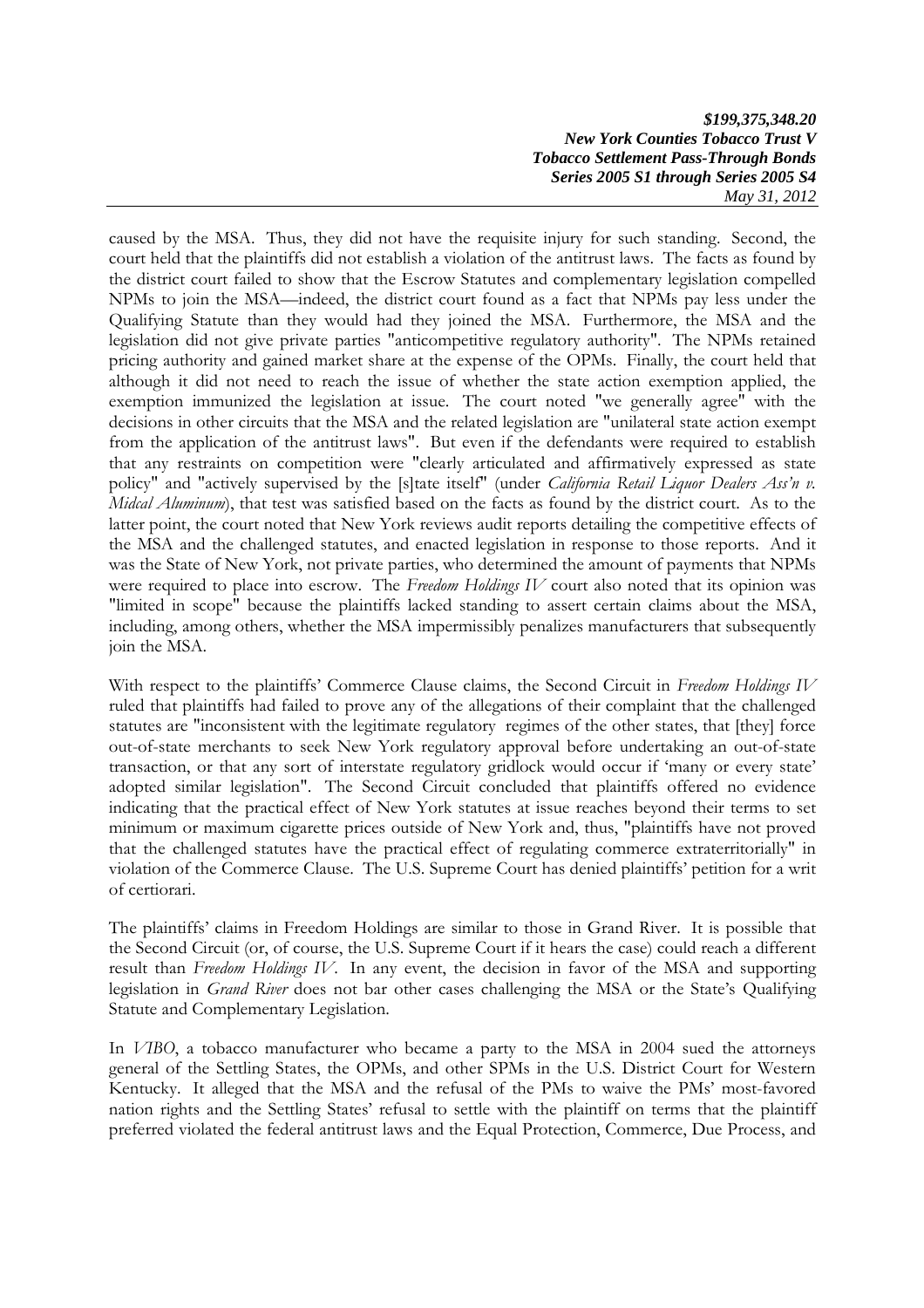Compact Clauses of the U.S. Constitution, and that the settling governmental entities fraudulently induced it to enter into the MSA. The district court granted motions to dismiss on all claims. First, the district court held that the PMs' involvement in the creation of the MSA, and their assertion of influence on the Settling States by refusing to give up any most favored nation protections that they held under the MSA (and thus deterring the Settling States from providing the plaintiff the settlement terms that the plaintiff desired) was protected from antitrust liability by the *NP* doctrine. The judicially created NP doctrine protects certain acts of petitioning government from antitrust liability. Second, the district court held that the attorneys general's involvement in and enforcement of the MSA, and their refusal to grant the plaintiff certain settlement terms, were sovereign acts of the states and immune from antitrust attack under the state action exemption. Third, the district court ruled that plaintiff had waived all of its federal constitutional challenges based on the Equal Protection, Due Process, and Commerce Clauses when it became a party to the MSA because the MSA provides in Section XV that all parties agree to waive "for the purposes of performance of the [MSA] any and all claims that the provisions of [the MSA] violate the state or federal constitutions". The district court further held that plaintiffs' Compact Clause claim should be dismissed because the MSA does not enhance state power to the detriment of the federal government power. In addition, the district court ruled that the defendant attorneys general have sovereign immunity from plaintiffs' fraudulent inducement claim. The district court also denied as moot the non-resident attorneys general's motion to dismiss for lack of personal jurisdiction. Plaintiff appealed the dismissal of its claims to the U.S. Court of Appeals for the Sixth Circuit. On February 22, 2012, a three judge panel of the U.S. Court of Appeals for the Sixth Circuit ruled that the MSA does not amount to an unlawful conspiracy or anti-competitive behavior by the government and, accordingly, affirmed the district court's order and dismissed plaintiffs' appeal in this case. Plaintiffs have fifteen days from entry of judgment with respect to this decision within which to file a petition requesting that the Sixth Circuit panel rehear plaintiffs' appeal in this case or that the entire Sixth Circuit Court rehear the appeal *en banc*. Plaintiffs have ninety days after entry of the judgment within which to file a petition for a writ of certiorari with the United States Supreme Court for review of the Sixth Circuit's decision. Further appellate review of the Sixth Circuit's decision is not a matter of right, and the Sixth Circuit and the Supreme Court have discretion whether to accept any petitions for further appellate review. As of March 20, 2012, plaintiffs had not filed any such petitions.

*S&M Brands v. Caldwell* was filed in August 2005 in Louisiana federal court to challenge the MSA, Qualifying Statutes, and related legislation. In *S&M Brands*, certain NPMs and cigarette distributors brought an action in a federal district court in Louisiana, seeking, among other relief: (1) a declaration that the MSA and Louisiana's Qualifying Statute and Complementary Legislation are invalid as violations of the U.S. Constitution and the Federal Cigarette Labeling and Advertising Act; and (2) an injunction barring the enforcement of the MSA and Louisiana's Qualifying Statute and Complementary Legislation. On November 2, 2005, the state defendant filed a motion to dismiss the complaint for lack of jurisdiction. On November 9, 2006, the U.S. District Court for the Western District of Louisiana (the "**Western District**") granted in part and denied in part the defendant's motion to dismiss. The court allowed the case to proceed on claims that the MSA and Louisiana's Complementary Legislation are violations of the federal antitrust laws and of the Compact Clause, Commerce Clause, Due Process Clause and First Amendment of the U.S. Constitution, and the Federal Cigarette Labeling and Advertising Act. The court dismissed the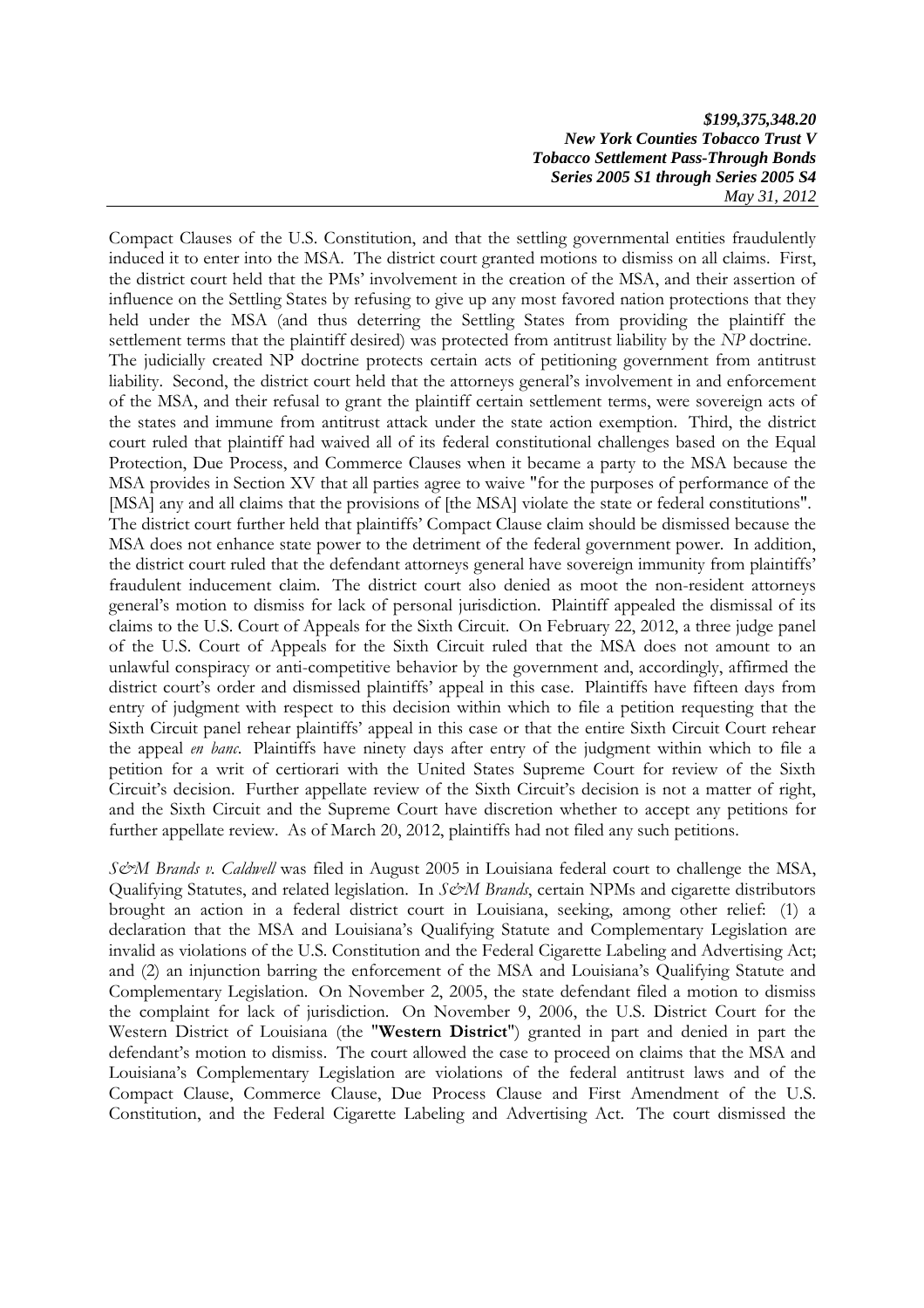claims that alleged violation of the Tenth Amendment of the U.S. Constitution. On December 12, 2006, the state defendant filed its answer to the complaint. By stipulation filed April 23, 2008, two of the plaintiffs, A.D. Coker Co. and CLP, Inc., were dismissed from the action upon mutual consent of the parties. On September 24, 2009, the Western District granted defendant's motion for summary judgment and dismissed with prejudice all claims by the plaintiffs. On August 10, 2010, the Fifth Circuit affirmed the Western District's order granting summary judgment for the defendants. The Fifth Circuit held that the district court correctly concluded that the MSA did not violate the Compact Clause because the MSA only increases states' power vis-à-vis the PMs and does not result in an accompanying decrease of the power of the federal government. The Fifth Circuit also ruled that neither the Escrow Statute nor the MSA violate the federal antitrust laws for the reasons set forth in its prior decision in *Xcaliber Int'l Ltd. v. Caldwell*. In addition, the Fifth Circuit affirmed the dismissal of plaintiffs' Commerce Clause and Due Process Clause claims because plaintiffs had failed to show that the Louisiana Escrow Statute had the effect of increasing cigarette prices outside of Louisiana. With respect to plaintiffs' First Amendment challenge to the MSA and the Escrow Statute, the Fifth Circuit found that the only statute applicable to plaintiffs as NPMs was the Escrow Statute, which the court determined did not compel or abridge plaintiffs' speech. Similarly, the Fifth Circuit found that the MSA and Escrow Statute did not violate the Federal Cigarette Labeling and Advertising Act because plaintiffs are not compelled to join the MSA and the Escrow Statute does not have any connection with cigarette packaging, advertising, or promotion. The U.S. Supreme Court denied plaintiffs' petition for writ of certiorari.

Neither a decision by the Second Circuit in *Grand River* nor a decision by the Sixth Circuit in *VIBO* would be subject to appeal as of right to the U.S. Supreme Court. No assurance can be given: (i) that the Supreme Court would choose to hear and determine any appeal relating to the validity or enforceability of MSA or related legislation in *Grand River*, *VIBO*, or any other case; or (ii) as to the outcome of any petition of writ of certiorari or any appeal, even if heard by the Supreme Court. A Supreme Court decision to affirm or to decline to review a ruling that is adverse to the State regarding the validity or enforceability of the MSA or related legislation could ultimately result in the complete cessation of the Pledged TSRs available to the Corporation. Moreover, even if ultimately reversed by the Supreme Court, a decision by the Second Circuit or the Sixth Circuit that is adverse to the defendants in *Grand River* or *VIBO* could, unless stayed pending appeal at the discretion of the court, result in the complete cessation of Pledged TSRs available to make payments on the Bonds.

*Possibility of Conflict Among Federal Courts*. Certain decisions by the Second Circuit had created some uncertainty as a result of the court's interpretation of federal antitrust law immunity doctrines, as applied to the MSA and related statutes. That interpretation appeared to conflict with interpretations by several other U.S. Courts of Appeals and other lower courts which have rejected challenges to the MSA and related statutes. Other decisions rejecting such challenges have concluded that the MSA and related statutes are protected from an antitrust challenge based on the *Parker* or *NP* doctrines. The Second Circuit's most recent decision in *Freedom Holdings IV* was favorable to the State and the MSA and related statutes. It is possible that the Second Circuit in *Grand River* could conclude that the MSA, Qualifying Statute, the Complementary Legislation or any of them violates the federal antitrust laws, the U.S. Constitution, or any other provision of law. Such a decision – or a similar one by the Sixth Circuit in *VIBO* with respect to the MSA – would be